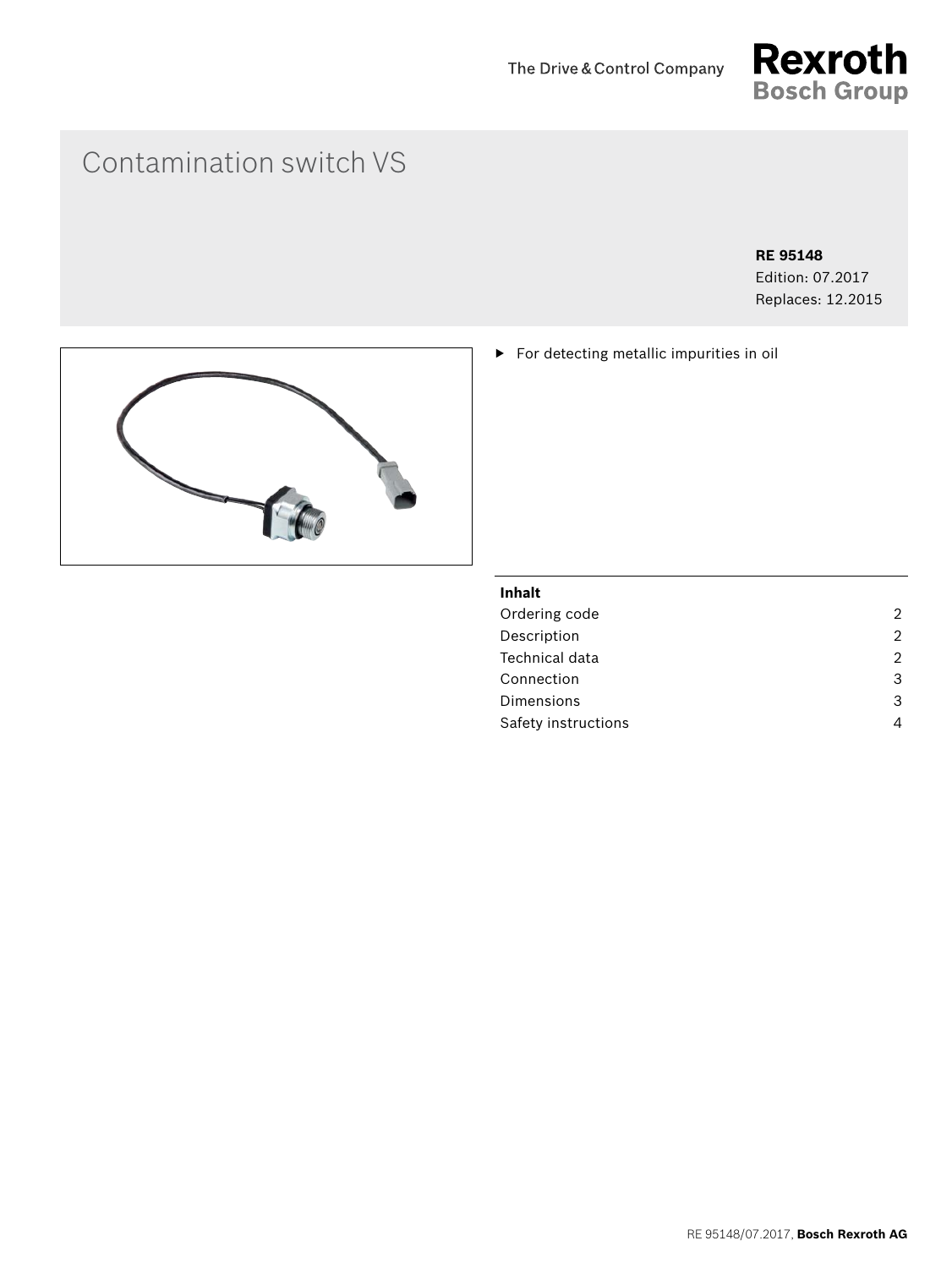## <span id="page-1-0"></span>**Ordering code**

|      |                 | ∩∩ | 03 |  | $\sim$ $-$<br>ל ( |  |
|------|-----------------|----|----|--|-------------------|--|
|      | <b>VC</b><br>د. |    |    |  | າ                 |  |
| Tyne |                 |    |    |  |                   |  |

| . |  |                         |  |  |
|---|--|-------------------------|--|--|
|   |  | 01 Contamination switch |  |  |

#### **Electrical connection**

| Integrated plug connector<br>to DIN 43650 / IEC 4400 |  |
|------------------------------------------------------|--|
| Connecting strands with protective sheath            |  |
| and socket DEUTSCH DT04, 2-pin                       |  |

#### **Screw thread**

| 03 | M18x1.5 | 18 |
|----|---------|----|
|    | M22x1.5 | 22 |
|    | M26x1.5 | 26 |
|    | M33x2   | 33 |

#### **Switch contact**

|               | 04 Separate contact | s |  |  |
|---------------|---------------------|---|--|--|
| <b>Series</b> |                     |   |  |  |
| , 05          |                     | 2 |  |  |
| Index         |                     |   |  |  |
| 06            |                     | п |  |  |

## **Material number**

| <b>Variants</b> | <b>Material number</b> |
|-----------------|------------------------|
| VSS18S/22       | R902601956             |
| VSS22S/22       | R902601957             |
| VSS26S/22       | R902601958             |
| VSS33S/22       | R902601959             |
| VSL22S/22       | R902601963             |
| VSL26S/22       | R902601964             |
| VSL33S/22       | R902601965             |

## **Technical data**

## **Description**

The contamination switch VS detects metallic ferromagnetic impurities in oil. Installed in an axial piston unit, the contamination switch VS provides early warning of wear processes and makes it possible to avoid consequential damage in good time.

The contamination switch VS is screwed into the existing bores (e.g. case drain ports) of hydraulic pumps and hydraulic motors. Most abrasion is likely to occur in the case drain area. The plug connector should be fitted so that it faces downwards in order to promote the accumulation of particles due to gravity.

Ferromagnetic impurities in the oil are attracted by a permanent magnet on the measuring surface of the contamination switch VS. As the particles accumulate, they form an electric bridge between the magnet and adjacent metal contacts. This switch signal can then be used to activate an alarm via a relay, for example, or to switch off the hydraulic system.

The magnet always forms one of the two switch contacts. A separate contact which is isolated from the switch housing forms the second switch contact.

Two different versions are also available for the electrical connection: either an integrated plug connector with mating plug or a free plug connector on the end of a connecting lead with two strands and a protective sheath.

## **Main part**

- ▶ Supplied with sealing ring
- ▶ Supplied with mating plug (connection version S)

| <b>Type</b>                     |         | <b>VS</b>                                                     |
|---------------------------------|---------|---------------------------------------------------------------|
| Max. switching voltage          |         | 30 V                                                          |
| Max. switching current          |         | 0.2A                                                          |
| Max. oil pressure               |         | 6 bar abs.                                                    |
| Ambient temperature             |         | $-25 °C  +90 °C$                                              |
| Size 18<br>Max. screw-in torque |         | 25 Nm                                                         |
|                                 | Size 22 | 60 Nm                                                         |
|                                 | Size 26 | 70 Nm                                                         |
|                                 | Size 33 | 140 Nm                                                        |
| Installed position              |         | Preferably with connector and cable outlet pointing downwards |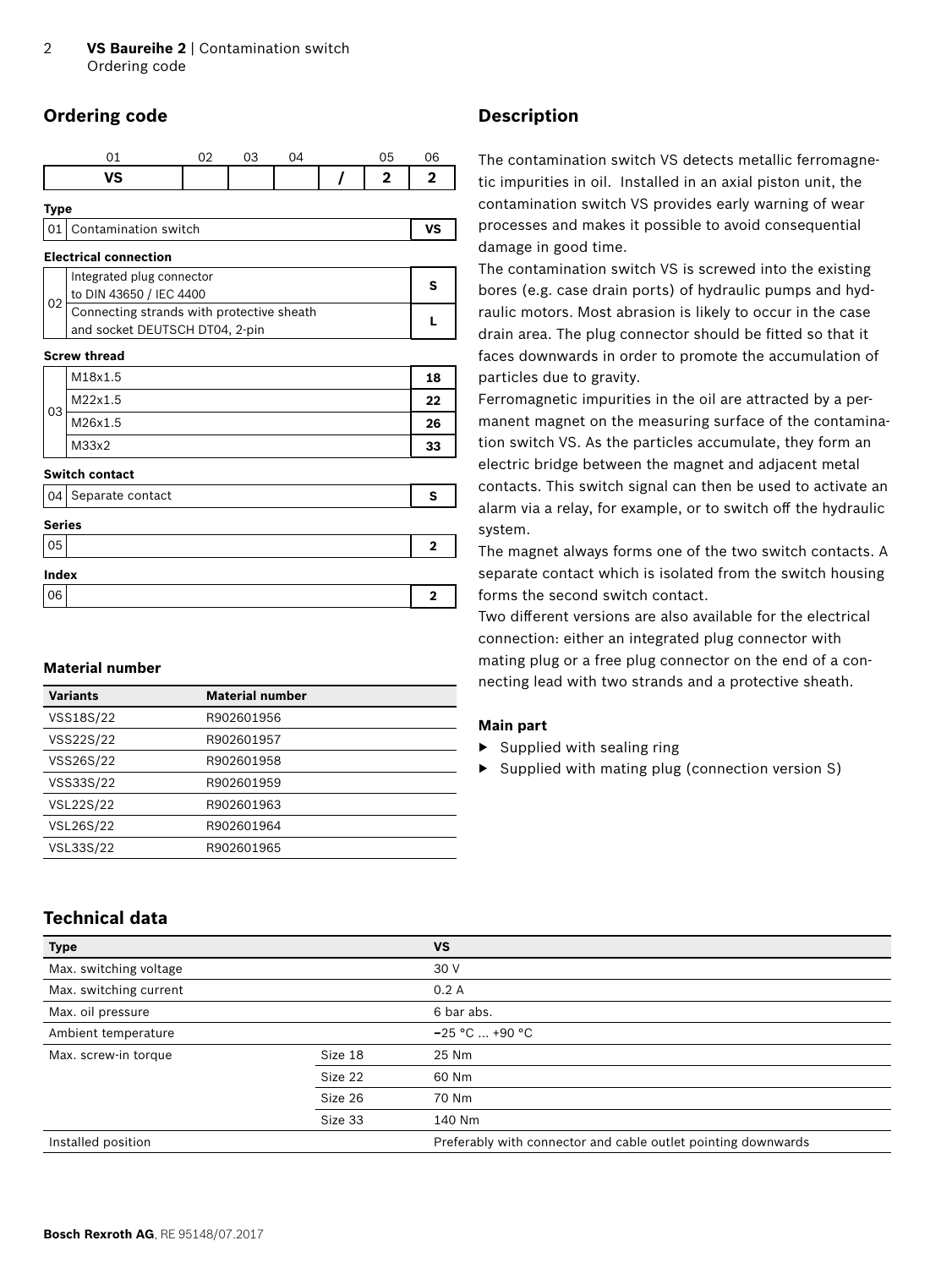## <span id="page-2-0"></span>**Connection**

## **Switch contact version "S"**



## **Dimensions**

## **Connection version "S"** A 35 Dമ  $\circ$ 39 74.2 øE □30 Mating connector  $1$ ) Seal ring DIN 3869 NBR

| <b>VSS</b> | 18      | 22               | 26      | 33      |
|------------|---------|------------------|---------|---------|
| A          | M18x1.5 | M22x1.5          | M26x1.5 | M33x1.5 |
| B          | 12      | 12               | 12      | 12      |
| C          |         |                  |         | 4.5     |
| D          | 3       | 3                | 3       |         |
| F          | ø23.9   | $\varnothing$ 27 | ø31.4   | ø39.2   |
|            |         |                  |         |         |

1) Connection version "S" is supplied complete with mating connector.

2) The mating connector DEUTSCH DT06-2S-EP04 for connection version "L" is not included in supply. Available from Rexroth on request.

**Connection version "L"**



| <b>VSL</b> | 22               | 26      | 33                |
|------------|------------------|---------|-------------------|
| A          | M22x1.5          | M26x1.5 | M <sub>33x2</sub> |
| B          | 12               | 12      | 12                |
| C          |                  |         | 4.5               |
| Ð          | 3                |         |                   |
|            | $\varnothing$ 27 | ø31.4   | ø39.2             |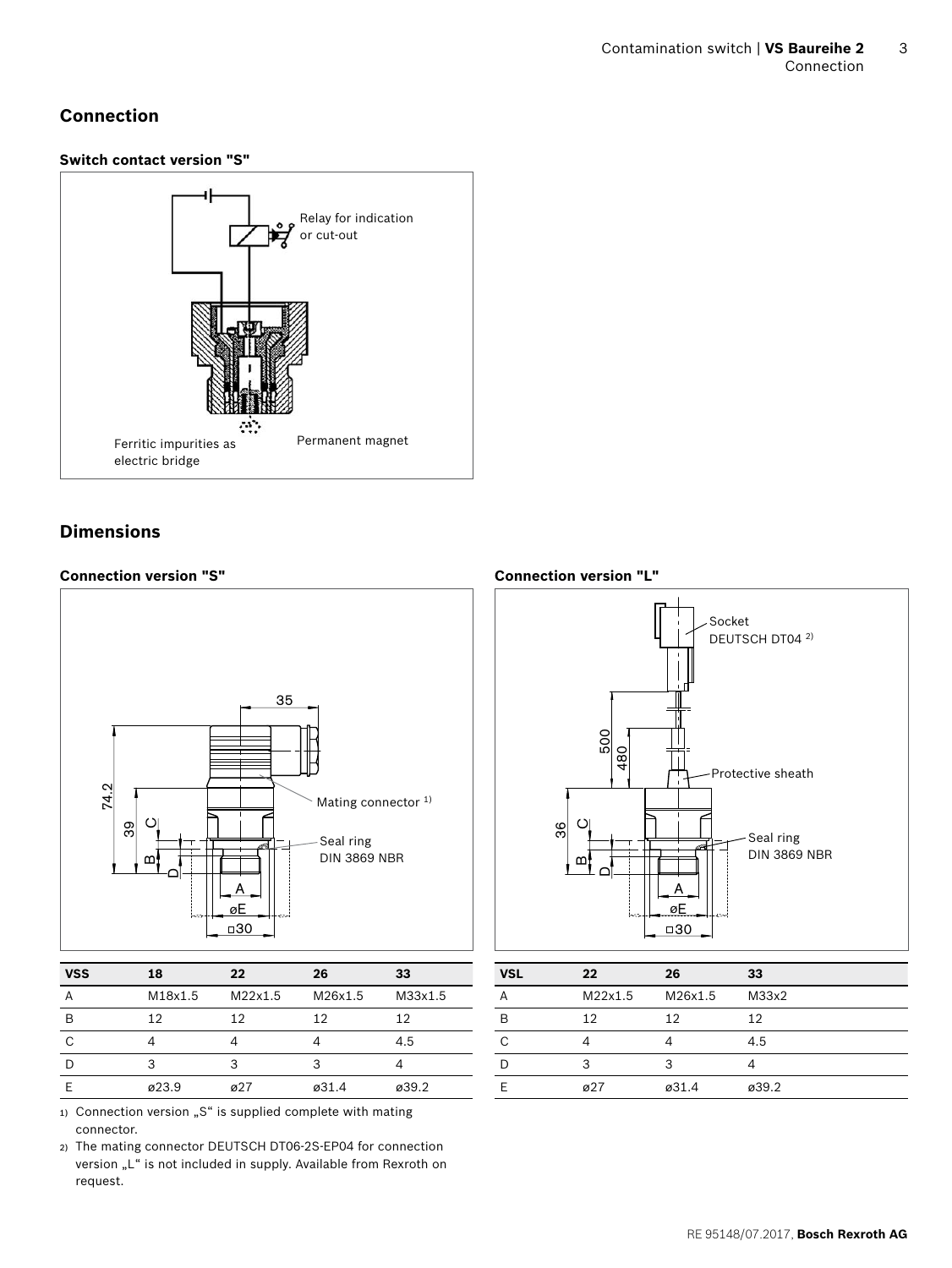## <span id="page-3-0"></span>**Safety instructions**

## **General instructions**

- ▶ Before finalizing your design request a binding installation drawing.
- ▶ The proposed circuits do not imply any technical liability for the system on the part of Bosch Rexroth.
- ▶ It is not permissible to open the sensor or to modify or repair the sensor. Modifications or repairs to the wiring could lead to dangerous malfunctions.
- $\triangleright$  Connections in the hydraulic system may only be opened in depressurized state.
- ▶ System developments, installations and commissioning of electronic systems for controlling hydraulic drives must only be carried out by trained and experienced specialists who are sufficiently familiar with both the components used and the complete system.
- ▶ When commissioning the sensor, the machine may pose unforeseen hazards. Before commissioning the system, you must therefore ensure that the vehicle and the hydraulic system are in a safe condition.
- ▶ Make sure that nobody is in the machine's danger zone.
- ▶ No defective or incorrectly functioning components may be used. If the sensor should fail or demonstrate faulty operation, it must be replaced.
- $\triangleright$  Despite every care being taken when compiling this document, it is not possible to take into account all feasible applications. If instructions for your specific application are missing, you can contact Bosch Rexroth.
- ▶ Sensors do not fall under the scope of EMC-RL 2004/108/EC or 2014/30/EU. A declaration of conformity and the CE marking for individually sold sensors is not required, since the sensors are only sold to machine manufacturers (OEM) or to companies with the necessary expertise (i.e. certified Bosch Rexroth partners or companies with trained and qualified service personnel).

Furthermore, the responsibility of the above mentioned companies for machine EMC testing remains unaffected in principle.

▶ The use of sensors by private users is not permissible, since these users do not typically have the required level of expertise.

## **Notes on the installation location and position**

- ▶ Do not install the sensor close to parts that generate considerable heat (e.g., exhaust).
- ▶ Lines are to be routed with sufficient distance from hot or moving vehicle parts.
- ▶ A sufficiently large distance to radio systems must be maintained.
- $\triangleright$  The connector of the sensor is to be unplugged during electrical welding and painting operations.
- $\triangleright$  Cables/wires must be sealed individually to prevent water from entering the sensor.

## **Notes on transport and storage**

- ▶ Please examine the sensor for any damages which may have occurred during transport. If there are obvious signs of damage, please immediately inform the transport company and Bosch Rexroth.
- ▶ If it is dropped, the sensor must not be used any longer as invisible damage could have a negative impact on reliability.

## **Notes on wiring and circuitry**

- ▶ Lines to the sensors must be designed as short as possible and be shielded. The shielding must be connected to the electronics on one side or to the machine or vehicle ground via a low-resistance connection.
- ▶ The sensor mating connector should only be plugged and unplugged when it is in a deenergized state.
- ▶ The sensor lines are sensitive to radiation interference. For this reason, the following measures should be taken when operating the sensor:
	- Sensor lines should be attached as far away as possible from large electric machines.
	- If the signal requirements are satisfied, it is possible to extend the sensor cable.
- ▶ Lines from the sensor to the electronics must not be routed close to other power-conducting lines in the machine or vehicle.
- ▶ The wiring harness should be fixated mechanically in the area in which the sensor is installed (spacing < 150 mm). The wiring harness should be fixated so that in-phase excitation with the sensor occurs (e.g. at the sensor mounting points).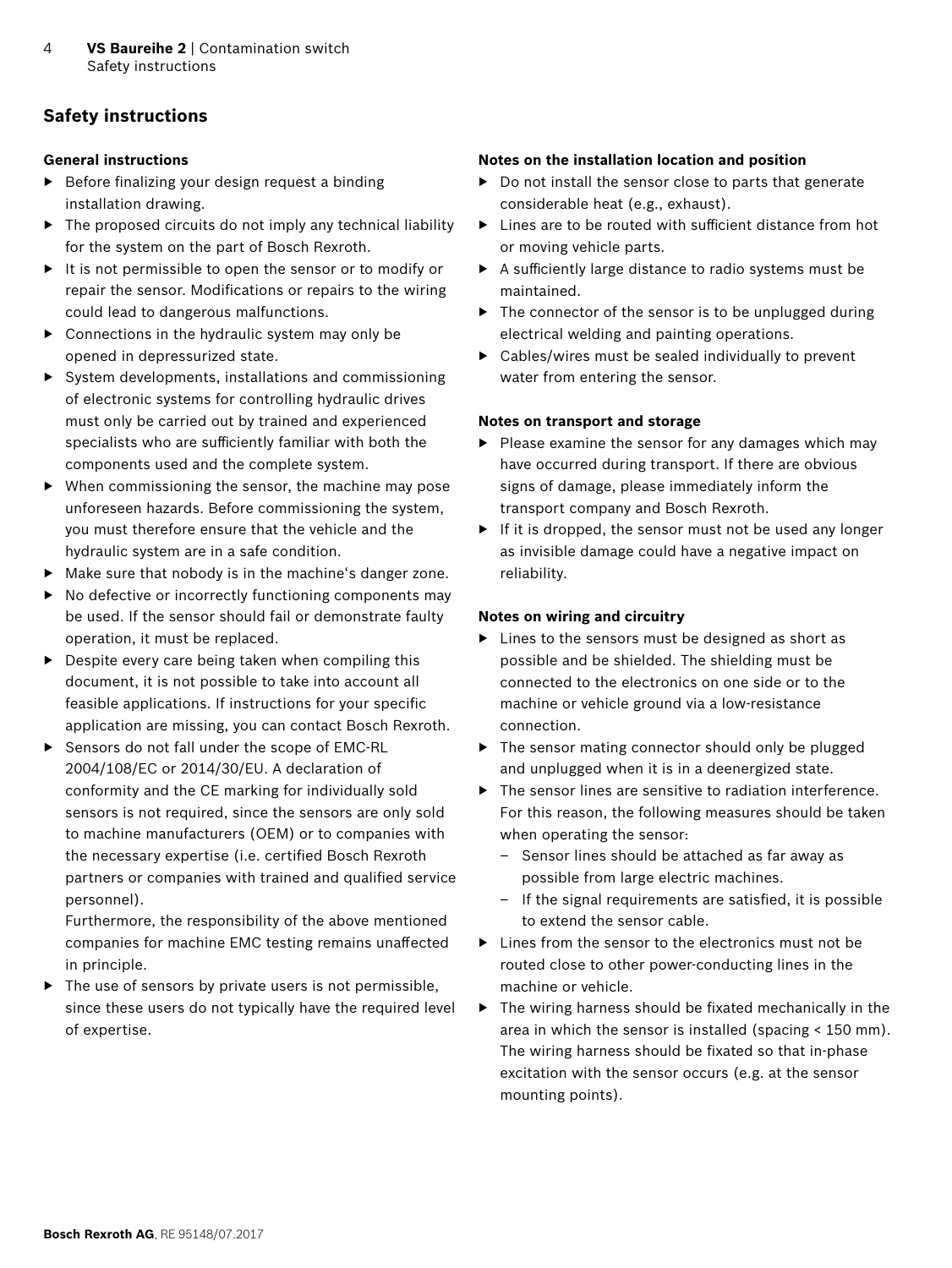- $\blacktriangleright$  If possible, lines should be routed in the vehicle interior. If the lines are routed outside the vehicle, make sure that they are securely fixed.
- ▶ Lines must not be kinked or twisted, must not rub against edges and must not be routed through sharpedged ducts without protection.

#### **Intended use**

- ▶ The sensor is designed for use in mobile working machines provided no limitations / restrictions are made to certain application areas in this data sheet.
- ▶ Operation of the sensor must generally occur within the operating ranges specified and released in this data sheet, particularly with regard to voltage, temperature, vibration, shock and other described environmental influences.
- ▶ Use outside of the specified and released boundary conditions may result in danger to life and/or cause damage to components which could result in consequential damage to the mobile working machine.

#### **Improper use**

- ▶ Any use of the sensor other than that described in chapter "Intended use" is considered to be improper.
- ▶ Use in explosive areas is not permissible.
- ▶ Damages which result from improper use and/or from unauthorized, interference in the component not described in this data sheet render all warranty and liability claims with respect to the manufacturer void.

## **Use in safety-related functions**

- $\triangleright$  The customer is responsible for performing a risk analysis of the mobile working machine and determining the possible safety-related functions.
- $\blacktriangleright$  In safety-related applications, the customer is responsible for taking suitable measures for ensuring safety (sensor redundancy, plausibility check, emergency switch, etc.).
- ▶ Product data that is necessary to assess the safety of the machine can be provided on request or are listed in this data sheet.

## **More detailed information**

▶ The sensor must be disposed according to the national regulations of your country.